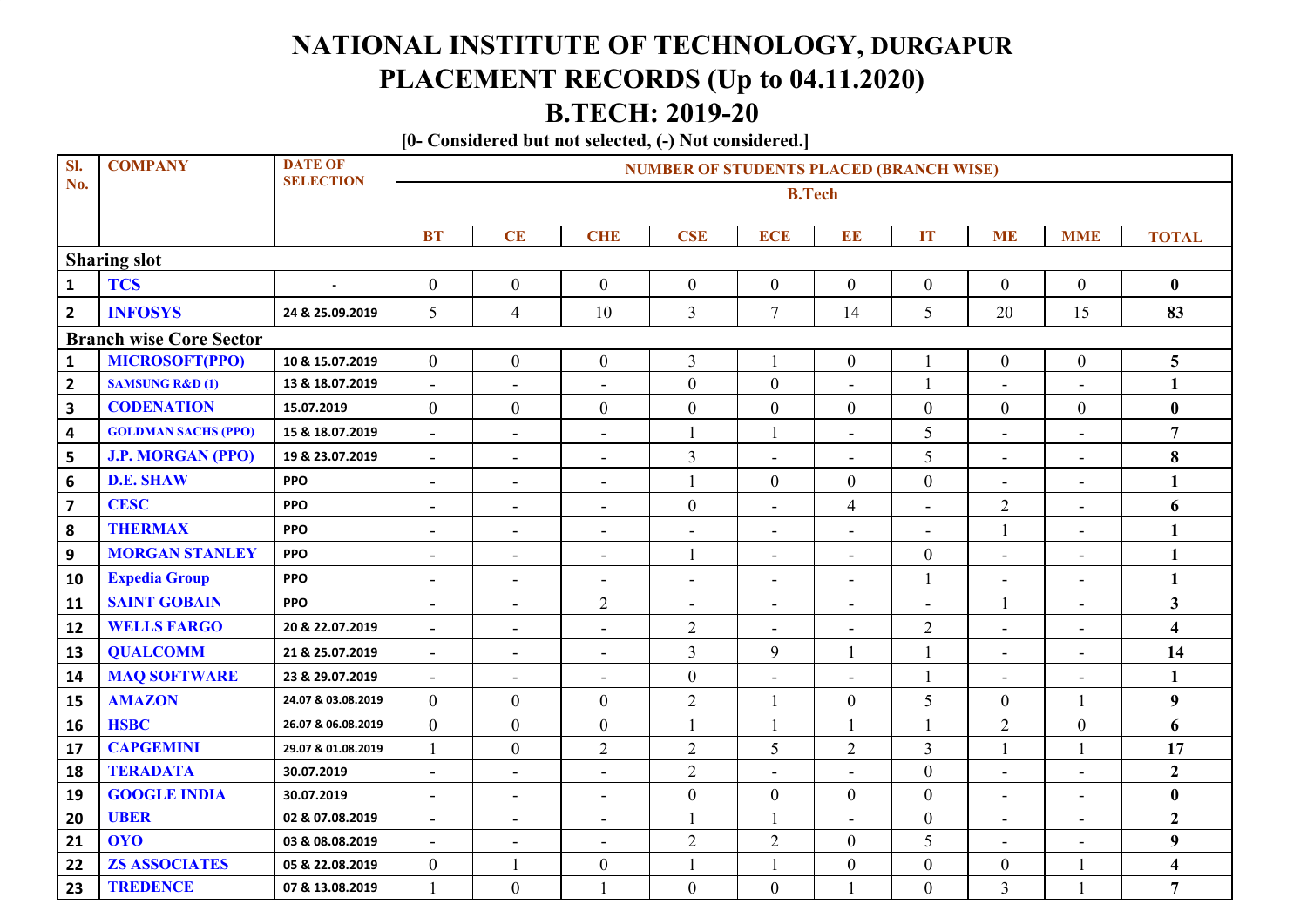| SI. | <b>COMPANY</b>              | <b>DATE OF</b>     | <b>NUMBER OF STUDENTS PLACED (BRANCH WISE)</b> |                              |                              |                          |                          |                              |                          |                          |                              |                         |  |
|-----|-----------------------------|--------------------|------------------------------------------------|------------------------------|------------------------------|--------------------------|--------------------------|------------------------------|--------------------------|--------------------------|------------------------------|-------------------------|--|
| No. |                             | <b>SELECTION</b>   | <b>B.Tech</b>                                  |                              |                              |                          |                          |                              |                          |                          |                              |                         |  |
|     |                             |                    |                                                |                              |                              |                          |                          |                              |                          |                          |                              |                         |  |
|     |                             |                    | <b>BT</b>                                      | CE                           | <b>CHE</b>                   | <b>CSE</b>               | <b>ECE</b>               | EE                           | <b>IT</b>                | <b>ME</b>                | <b>MME</b>                   | <b>TOTAL</b>            |  |
| 24  | <b>PUBLICIS SAPIENT</b>     | 08 & 11.08.2019    | $\overline{0}$                                 | $\overline{0}$               | $\boldsymbol{0}$             | $\overline{2}$           | $\boldsymbol{0}$         | $\boldsymbol{0}$             | $\overline{2}$           | $\boldsymbol{0}$         | $\boldsymbol{0}$             | 4                       |  |
| 25  | <b>ORACLE</b>               | 09 & 14.08.2019    | $\overline{\phantom{a}}$                       | $\overline{\phantom{a}}$     | $\overline{\phantom{a}}$     | $\overline{2}$           | $\overline{3}$           |                              | 3                        | $\overline{\phantom{a}}$ | $\blacksquare$               | 9                       |  |
| 26  | <b>BLACKBUCK</b>            | 16 & 17.08.2019    | $\overline{0}$                                 | $\mathbf{2}$                 | $\boldsymbol{0}$             | $\boldsymbol{0}$         | $\boldsymbol{0}$         |                              | $\boldsymbol{0}$         |                          | $\boldsymbol{0}$             | $\overline{\mathbf{4}}$ |  |
| 27  | <b>OFSS</b>                 | 17 & 21.08.2019    | $\blacksquare$                                 | $\blacksquare$               | $\overline{\phantom{a}}$     | 1                        | $\overline{4}$           |                              | $\overline{c}$           |                          | $\blacksquare$               | 9                       |  |
| 28  | <b>ASHOK LEYLAND</b>        | 19.08 & 11.09.2019 | $\blacksquare$                                 | $\overline{\phantom{a}}$     | $\overline{\phantom{0}}$     | $\blacksquare$           | $\overline{\phantom{a}}$ | ٠                            | $\overline{\phantom{a}}$ | $\boldsymbol{0}$         | $\blacksquare$               | $\bf{0}$                |  |
| 29  | <b>AMDOCS</b>               | 20 & 26.08.2019    | $\blacksquare$                                 | ٠                            | $\overline{\phantom{a}}$     | $\boldsymbol{0}$         | $\overline{4}$           | $\mathfrak{Z}$               | $\overline{\phantom{a}}$ | $\overline{\phantom{a}}$ | $\overline{\phantom{a}}$     | $\overline{7}$          |  |
| 30  | <b>ALSTOM</b>               | 21 & 29.08.2019    |                                                |                              |                              | $\blacksquare$           | $\boldsymbol{0}$         | $\overline{4}$               |                          | $\overline{2}$           | $\blacksquare$               | 6                       |  |
| 31  | <b>VALUE LABS</b>           | 23 & 27.08.2019    |                                                | $\overline{\phantom{a}}$     | $\qquad \qquad \blacksquare$ | 1                        | $\boldsymbol{0}$         | ÷                            | $\boldsymbol{0}$         | $\overline{\phantom{a}}$ | $\overline{\phantom{a}}$     | 1                       |  |
| 32  | <b>NOKIA</b>                | 26 & 31.08.2019    | $\blacksquare$                                 | $\blacksquare$               | $\overline{\phantom{a}}$     | $\boldsymbol{0}$         |                          | $\boldsymbol{0}$             |                          | $\blacksquare$           | $\blacksquare$               | $\mathbf{2}$            |  |
| 33  | <b>ANALYTICS QUOTIENT</b>   | 28.08.2019         | $\overline{0}$                                 | $\boldsymbol{0}$             | $\mathbf{0}$                 | $\mathbf{1}$             | $\boldsymbol{0}$         | $\mathbf{0}$                 |                          | $\overline{3}$           | $\boldsymbol{0}$             | 5                       |  |
| 34  | <b>FACTSET</b>              | 29 & 30.08.2019    | $\overline{\phantom{a}}$                       | $\overline{\phantom{a}}$     | $\blacksquare$               | 1                        | $\boldsymbol{0}$         | $\qquad \qquad \blacksquare$ |                          | $\overline{\phantom{a}}$ | $\overline{\phantom{a}}$     | $\mathbf{2}$            |  |
| 35  | <b>HERO MOTOCORP</b>        | 31.08 & 04.09.2019 |                                                |                              |                              |                          |                          |                              |                          | 6                        |                              | 6                       |  |
| 36  | <b>GREY B</b>               | 02 & 03.09.2019    | 1                                              | $\blacksquare$               | $\boldsymbol{0}$             | $\boldsymbol{0}$         |                          | $\mathbf{0}$                 | $\overline{0}$           | $\boldsymbol{0}$         |                              | 3                       |  |
| 37  | <b>WIPRO</b>                | 03.09.2019         | $\overline{0}$                                 |                              | $\mathbf{0}$                 | 1                        | 3                        | $\boldsymbol{0}$             | $\mathbf{2}$             | $\boldsymbol{0}$         | $\blacksquare$               | $\overline{7}$          |  |
| 38  | <b>IBM</b>                  | 05 & 06.09.2019    | $\overline{\phantom{a}}$                       | $\overline{\phantom{a}}$     | $\blacksquare$               | $\overline{4}$           | $\overline{3}$           | $\mathbf{0}$                 | 3                        | $\blacksquare$           | $\blacksquare$               | 10                      |  |
| 39  | L&T                         | 05 & 06.09.2019    |                                                | $\qquad \qquad \blacksquare$ | $\qquad \qquad \blacksquare$ |                          | $\boldsymbol{0}$         | $\sqrt{2}$                   |                          | 10                       |                              | 12                      |  |
| 40  | <b>TATA PROJECTS</b>        | 06 & 09.09.2019    |                                                | $\boldsymbol{0}$             | $\overline{\phantom{a}}$     | $\blacksquare$           |                          | $\boldsymbol{0}$             | $\blacksquare$           | 3                        | $\overline{\phantom{a}}$     | $\overline{\mathbf{3}}$ |  |
| 41  | <b>L&amp;T INFOTECH</b>     | 07.09.2019         | $\overline{0}$                                 | $\boldsymbol{0}$             | $\mathbf{0}$                 | 7                        | 5                        | $\mathbf{0}$                 |                          | $\boldsymbol{0}$         |                              | 14                      |  |
| 42  | <b>NRI FINTECH</b>          | 09.09.2019         | Ξ.                                             | $\overline{\phantom{a}}$     | $\overline{\phantom{a}}$     | $\boldsymbol{0}$         | $\boldsymbol{0}$         | ٠                            | $\boldsymbol{0}$         | $\blacksquare$           | $\overline{\phantom{a}}$     | $\bf{0}$                |  |
| 43  | <b>MIHUP</b>                | 09.09.2019         |                                                |                              | $\qquad \qquad \blacksquare$ | $\overline{2}$           | $\overline{\phantom{a}}$ | $\overline{a}$               | $\overline{2}$           | -                        | $\qquad \qquad \blacksquare$ | $\overline{\mathbf{4}}$ |  |
| 44  | <b>L&amp;T CONSTRUCTION</b> | 10.09 & 24.10.2019 |                                                | 6                            | $\overline{\phantom{a}}$     | $\blacksquare$           | $\boldsymbol{0}$         | $\mathfrak{Z}$               |                          | 5                        | $\blacksquare$               | 14                      |  |
| 45  | <b>VIRTUSA</b>              | 11.09.2019         | $\overline{\phantom{a}}$                       | $\blacksquare$               | $\overline{\phantom{a}}$     | $\boldsymbol{0}$         | $\boldsymbol{0}$         | $\boldsymbol{0}$             | $\blacksquare$           | $\blacksquare$           | $\blacksquare$               | $\bf{0}$                |  |
| 46  | <b>NOVARTIS</b>             | 13 & 21.09.2019    | $\overline{0}$                                 | $\boldsymbol{0}$             | $\overline{2}$               | $\overline{2}$           | $\mathbf{0}$             |                              |                          | $\boldsymbol{0}$         | $\boldsymbol{0}$             | 6                       |  |
| 47  | <b>OBOPAY</b>               | 13 & 14.09.2019    | $\overline{0}$                                 |                              | $\boldsymbol{0}$             | $\boldsymbol{0}$         | $\overline{2}$           | $\boldsymbol{0}$             | $\overline{0}$           | $\boldsymbol{0}$         |                              | $\overline{\mathbf{4}}$ |  |
| 48  | <b>INFOSYS(PP)</b>          | 14.09.2019         | $\blacksquare$                                 | $\blacksquare$               | $\overline{\phantom{a}}$     | 1                        | $\boldsymbol{0}$         | ÷,                           | $\boldsymbol{0}$         | $\overline{\phantom{a}}$ | $\overline{\phantom{a}}$     | 1                       |  |
| 49  | <b>PWC</b>                  | 16 & 17.09.2019    | $\overline{\phantom{0}}$                       | $\overline{\phantom{a}}$     | $\overline{\phantom{0}}$     | 4                        | $\overline{2}$           | 4                            | $\overline{2}$           |                          | $\overline{2}$               | 15                      |  |
| 50  | <b>PCBL</b>                 | 17.09.2019         | $\sim$                                         | $\overline{\phantom{a}}$     | $\sim$                       | $\overline{\phantom{a}}$ | $\overline{\phantom{a}}$ | $\overline{3}$               | $\sim$                   |                          | $\blacksquare$               | 4                       |  |
| 51  | <b>SOKRATI</b>              | 18.09.2019         |                                                |                              |                              | $\overline{\phantom{a}}$ |                          | $\overline{\phantom{a}}$     |                          | $\overline{\phantom{a}}$ |                              | $\bf{0}$                |  |
| 52  | <b>HUL</b>                  | 20.09.2019         |                                                | $\blacksquare$               |                              | $\blacksquare$           |                          |                              |                          | $\overline{0}$           | $\blacksquare$               | $\overline{2}$          |  |
| 53  | <b>RELIANCE JIO</b>         | 21.09.2019         | $\overline{\phantom{a}}$                       | $\overline{\phantom{a}}$     | $\qquad \qquad \blacksquare$ |                          | 8                        |                              |                          | $\overline{\phantom{a}}$ | $\overline{\phantom{a}}$     | 9                       |  |
| 54  | <b>ERICSSON</b>             | 21.09.2019         | $\blacksquare$                                 | $\overline{\phantom{a}}$     | $\overline{\phantom{a}}$     | $\boldsymbol{0}$         | $\boldsymbol{0}$         | $\blacksquare$               | $\overline{2}$           | $\sim$                   | $\blacksquare$               | $\overline{2}$          |  |
| 55  | <b>ACCENTURE</b>            | 23.09.2019         | $\overline{0}$                                 | $\boldsymbol{0}$             | $\boldsymbol{0}$             | 3                        |                          |                              | 3                        | $\boldsymbol{0}$         | $\boldsymbol{0}$             | 8                       |  |
| 56  | <b>TATA METALIKS(PPO)</b>   | 25 & 26.09.2019    | $\blacksquare$                                 | $\blacksquare$               | $\blacksquare$               | $\boldsymbol{0}$         | $\blacksquare$           |                              | $\blacksquare$           | $\blacksquare$           | $\overline{0}$               | 1                       |  |
| 57  | <b>DEQODE</b>               | 10 & 18.10.2019    | $\mathbf{0}$                                   | $\overline{\phantom{a}}$     | $\mathbf{0}$                 |                          | $\boldsymbol{0}$         | $\boldsymbol{0}$             | $\overline{0}$           | Ξ.                       | $\boldsymbol{0}$             | 1                       |  |
| 58  | <b>OPTUM</b>                | 30.09 & 14.10.2019 | $\sim$                                         | $\overline{\phantom{a}}$     | $\blacksquare$               |                          | $\overline{\phantom{a}}$ | $\overline{\phantom{a}}$     | 5                        | $\blacksquare$           | $\blacksquare$               | 6                       |  |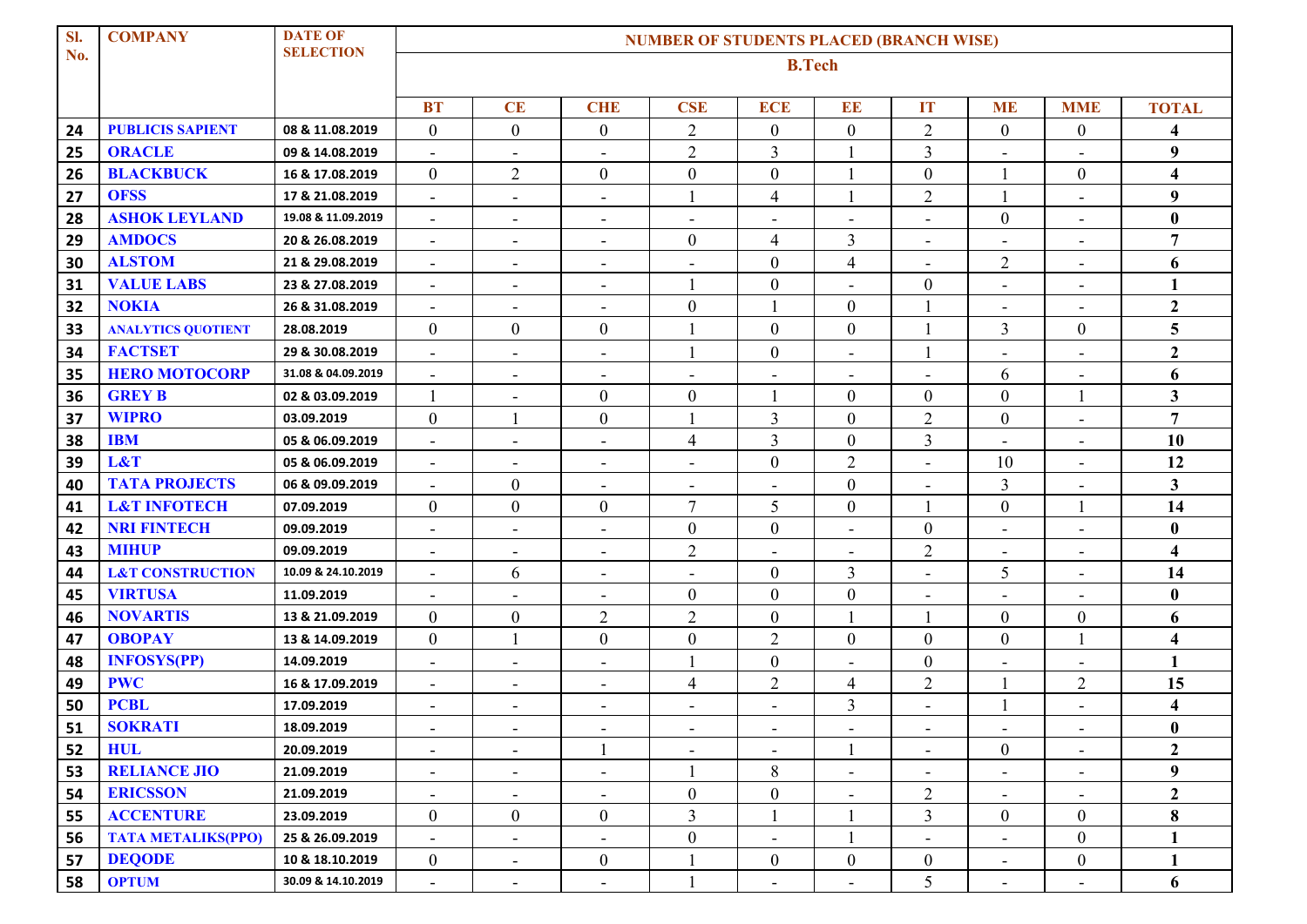| Sl. | <b>COMPANY</b>                       | <b>DATE OF</b>        | <b>NUMBER OF STUDENTS PLACED (BRANCH WISE)</b> |                          |                              |                          |                          |                          |                              |                          |                              |                         |  |
|-----|--------------------------------------|-----------------------|------------------------------------------------|--------------------------|------------------------------|--------------------------|--------------------------|--------------------------|------------------------------|--------------------------|------------------------------|-------------------------|--|
| No. |                                      | <b>SELECTION</b>      | <b>B.Tech</b>                                  |                          |                              |                          |                          |                          |                              |                          |                              |                         |  |
|     |                                      |                       | <b>BT</b>                                      | CE                       | <b>CHE</b>                   | <b>CSE</b>               | <b>ECE</b>               | EE                       | IT                           | <b>ME</b>                | <b>MME</b>                   | <b>TOTAL</b>            |  |
| 59  | <b>HUAWEI</b><br><b>TECHNOLOGIES</b> | 14 & 23.10.2019       |                                                | $\blacksquare$           | $\blacksquare$               | 3                        | $\boldsymbol{0}$         | $\overline{\phantom{a}}$ | $\boldsymbol{0}$             | $\blacksquare$           | $\blacksquare$               | 3                       |  |
| 60  | <b>EAGLEVIEW</b>                     | 15 & 18.10.2019       | $\sim$                                         | $\blacksquare$           | $\blacksquare$               |                          | $\boldsymbol{0}$         | $\blacksquare$           | $\boldsymbol{0}$             | $\overline{\phantom{a}}$ | $\overline{\phantom{a}}$     | 1                       |  |
| 61  | <b>RIL</b>                           | 17.10 & 09.11.2019    | $\blacksquare$                                 | $\blacksquare$           | 6                            | $\sim$                   | $\overline{\phantom{a}}$ | $\blacksquare$           |                              | 1                        |                              | 9                       |  |
| 62  | <b>SCHNEIDER ELECTRIC</b>            | 18.10.2019            | $\overline{\phantom{a}}$                       | $\overline{\phantom{a}}$ | ٠                            | $\overline{\phantom{a}}$ | $\boldsymbol{0}$         | $\boldsymbol{0}$         | $\overline{\phantom{a}}$     | $\boldsymbol{0}$         | $\overline{\phantom{a}}$     | $\bf{0}$                |  |
| 63  | <b>SAMSUNG R&amp;D (2)</b>           | 21.10.2019            | $\blacksquare$                                 | $\blacksquare$           | $\overline{\phantom{a}}$     | $\boldsymbol{0}$         | $\boldsymbol{0}$         | $\blacksquare$           | $\boldsymbol{0}$             | $\blacksquare$           | $\blacksquare$               | $\bf{0}$                |  |
| 64  | <b>GE HEALTHCARE</b>                 | 22.10.2019            | $\qquad \qquad \blacksquare$                   | $\overline{\phantom{a}}$ | $\qquad \qquad \blacksquare$ | $\overline{\phantom{a}}$ | $\boldsymbol{0}$         | $\boldsymbol{0}$         | $\blacksquare$               | $\overline{\phantom{a}}$ | $\overline{\phantom{a}}$     | $\bf{0}$                |  |
| 65  | <b>ABZOOBA</b>                       | 25.10.2019            | $\sim$                                         | $\blacksquare$           | $\overline{\phantom{a}}$     | $\boldsymbol{0}$         | $\boldsymbol{0}$         | $\overline{\phantom{a}}$ | $\boldsymbol{0}$             | $\blacksquare$           | $\blacksquare$               | $\bf{0}$                |  |
| 66  | <b>GENPACT</b>                       | 31.10 & 01.11.2019    | $\overline{0}$                                 | $\mathbf{0}$             | 1                            | $\overline{2}$           | $\overline{0}$           | 1                        | $\overline{2}$               | $\boldsymbol{0}$         | $\overline{2}$               | 8                       |  |
| 67  | <b>JSL</b>                           | 01, 15 & 16.11.2019   | $\blacksquare$                                 | $\overline{\phantom{a}}$ | $\overline{\phantom{a}}$     | $\boldsymbol{0}$         |                          | $\overline{2}$           |                              | $\overline{2}$           | $\sqrt{2}$                   | 6                       |  |
| 68  | <b>BRAHMOS</b>                       | 06.11.2019            | $\blacksquare$                                 | $\blacksquare$           | $\overline{\phantom{a}}$     | $\blacksquare$           |                          | $\boldsymbol{0}$         | $\blacksquare$               | $\overline{2}$           | $\overline{\phantom{a}}$     | 3                       |  |
| 69  | <b>INFO OBJECTS</b>                  | 08.11.2019            | $\blacksquare$                                 | $\blacksquare$           | $\overline{\phantom{a}}$     | $\boldsymbol{0}$         |                          | $\overline{a}$           |                              | $\blacksquare$           | $\blacksquare$               | 1                       |  |
| 70  | <b>ADDVERB TECHNOLOGIES</b>          | 12 & 13.11.2019       | $\overline{\phantom{a}}$                       | $\blacksquare$           | $\blacksquare$               | $\blacksquare$           | $\overline{\phantom{a}}$ | $\boldsymbol{0}$         | $\overline{\phantom{a}}$     | 1                        | $\overline{\phantom{a}}$     | 1                       |  |
| 71  | <b>EWAC</b>                          | 14 & 15.11.2019       | $\blacksquare$                                 | $\blacksquare$           | $\overline{\phantom{a}}$     | $\overline{\phantom{a}}$ | $\overline{\phantom{a}}$ | $\blacksquare$           | $\blacksquare$               | 1                        | $\overline{3}$               | $\overline{\mathbf{4}}$ |  |
| 72  | <b>TCS</b>                           | 17.11.2019            | $\boldsymbol{0}$                               | $\boldsymbol{0}$         | $\boldsymbol{0}$             | $\boldsymbol{0}$         |                          | $\boldsymbol{0}$         | $\boldsymbol{0}$             | $\mathbf{0}$             | $\boldsymbol{0}$             | 1                       |  |
| 73  | <b>HELIUM CONSULTING</b>             | 20 & 22.11.2019       | $\blacksquare$                                 | $\blacksquare$           |                              | $\boldsymbol{0}$         | $\overline{\phantom{a}}$ | $\blacksquare$           | $\blacksquare$               | $\blacksquare$           | $\blacksquare$               | 1                       |  |
| 74  | <b>ANGLO EASTERN</b>                 | 21.11.2019            | $\sim$                                         | $\overline{\phantom{a}}$ | $\overline{\phantom{a}}$     | $\overline{\phantom{a}}$ | $\overline{\phantom{a}}$ | $\overline{\phantom{a}}$ | $\overline{\phantom{a}}$     | $\boldsymbol{0}$         | $\blacksquare$               | $\bf{0}$                |  |
| 75  | <b>TCE</b>                           | 22 & 23.11.2019       | $\overline{\phantom{a}}$                       | 6                        | $\overline{2}$               | $\overline{\phantom{a}}$ | $\overline{\phantom{a}}$ | $\overline{2}$           | $\qquad \qquad \blacksquare$ | 5                        | $\qquad \qquad \blacksquare$ | 15                      |  |
| 76  | <b>ADITYA BIRLA</b>                  | 30.11 & 04.12.2019    | $\blacksquare$                                 | $\overline{\phantom{a}}$ | 6                            | $\blacksquare$           | $\overline{\phantom{a}}$ | 5                        | $\blacksquare$               | 6                        | $\overline{\phantom{a}}$     | 17                      |  |
| 77  | <b>Haldia Petrochemicals</b>         | 06 & 07.12.2019       | $\blacksquare$                                 | $\overline{0}$           |                              | $\blacksquare$           | $\overline{\phantom{0}}$ | $\boldsymbol{0}$         | $\overline{a}$               | $\mathbf{1}$             | $\blacksquare$               | $\mathbf{2}$            |  |
| 78  | <b>Vedanta</b>                       | 07.12.2019            | $\blacksquare$                                 | $\blacksquare$           | $\blacksquare$               | $\blacksquare$           | $\overline{\phantom{a}}$ |                          | $\overline{\phantom{a}}$     | $\blacksquare$           | $\overline{\phantom{a}}$     | 1                       |  |
| 79  | <b>Linde</b>                         | 11.12.2019            | $\blacksquare$                                 | $\blacksquare$           | 3                            | $\overline{\phantom{a}}$ | $\overline{\phantom{a}}$ | $\boldsymbol{0}$         | $\blacksquare$               | $\overline{2}$           | $\overline{\phantom{a}}$     | 5                       |  |
| 80  | <b>Elegantship</b>                   | 13.12.2019            | $\overline{\phantom{a}}$                       | $\blacksquare$           | $\overline{\phantom{a}}$     | $\overline{\phantom{a}}$ |                          | $\overline{\phantom{a}}$ |                              | 3                        | $\blacksquare$               | 3                       |  |
| 81  | <b>IRIS</b>                          | 13.12.2019            | $\blacksquare$                                 | $\overline{\phantom{a}}$ | $\overline{\phantom{a}}$     | $\boldsymbol{0}$         | $\boldsymbol{0}$         | $\blacksquare$           | $\blacksquare$               | $\blacksquare$           | $\blacksquare$               | $\bf{0}$                |  |
| 82  | <b>COGNIZANT</b>                     | 15 & 20.12.2019       | $\blacksquare$                                 | $\overline{\phantom{a}}$ | $\blacksquare$               | $\boldsymbol{0}$         | $\boldsymbol{0}$         | $\mathbf{0}$             | $\boldsymbol{0}$             | $\overline{2}$           | $\blacksquare$               | $\mathbf{2}$            |  |
| 83  | <b>Aakash Institute</b>              | 16.12.2019            |                                                | $\boldsymbol{0}$         | $\mathbf{0}$                 | $\boldsymbol{0}$         | $\boldsymbol{0}$         | $\boldsymbol{0}$         | $\mathbf{0}$                 | $\boldsymbol{0}$         | $\boldsymbol{0}$             | 1                       |  |
| 84  | <b>Nucleus Software</b>              | 17.12.2019            | $\blacksquare$                                 | $\blacksquare$           | $\overline{\phantom{a}}$     | $\boldsymbol{0}$         | $\boldsymbol{0}$         | $\boldsymbol{0}$         |                              | $\boldsymbol{0}$         | ÷,                           | 1                       |  |
| 85  | <b>Jamipol</b>                       | 23.12.2019            | $\overline{\phantom{a}}$                       | $\overline{\phantom{a}}$ | $\overline{\phantom{a}}$     |                          | $\overline{\phantom{a}}$ | $\overline{\phantom{a}}$ |                              | $\blacksquare$           | $\boldsymbol{0}$             | $\bf{0}$                |  |
| 86  | Pradan                               | 23 & 24.12.2019       | 3                                              | $\boldsymbol{0}$         |                              | $\mathbf{0}$             | $\boldsymbol{0}$         | $\boldsymbol{0}$         | $\boldsymbol{0}$             | $\overline{0}$           |                              | 5                       |  |
| 87  | JCB                                  | 04.01 &<br>05.02.2020 | $\overline{\phantom{a}}$                       | $\overline{\phantom{a}}$ | $\overline{\phantom{a}}$     | $\overline{\phantom{a}}$ | $\boldsymbol{0}$         | $\mathbf{1}$             | $\overline{\phantom{a}}$     | $\mathbf{1}$             | $\overline{0}$               | $\boldsymbol{2}$        |  |
| 88  | <b>GREEN AGREVOLUTION</b>            | 06.01.2020            | $\sim$                                         | $\sim$                   | $\blacksquare$               | $\boldsymbol{0}$         | $\blacksquare$           | $\blacksquare$           |                              | $\blacksquare$           | $\sim$                       | 1                       |  |
| 89  | <b>SCHINDLER</b>                     | 07.01.2020            |                                                | $\overline{\phantom{a}}$ | $\overline{\phantom{a}}$     | $\blacksquare$           | $\overline{\phantom{a}}$ | $\boldsymbol{0}$         | $\overline{\phantom{a}}$     |                          | $\sim$                       | 1                       |  |
| 90  | PI INDUSTRIES                        | 08.01.2020            | $\overline{\phantom{a}}$                       | $\overline{\phantom{a}}$ | $\overline{2}$               | $\blacksquare$           | $\overline{\phantom{a}}$ | $\overline{\phantom{a}}$ | $\overline{\phantom{a}}$     | $\mathbf{1}$             | $\qquad \qquad \blacksquare$ | $\mathbf{3}$            |  |